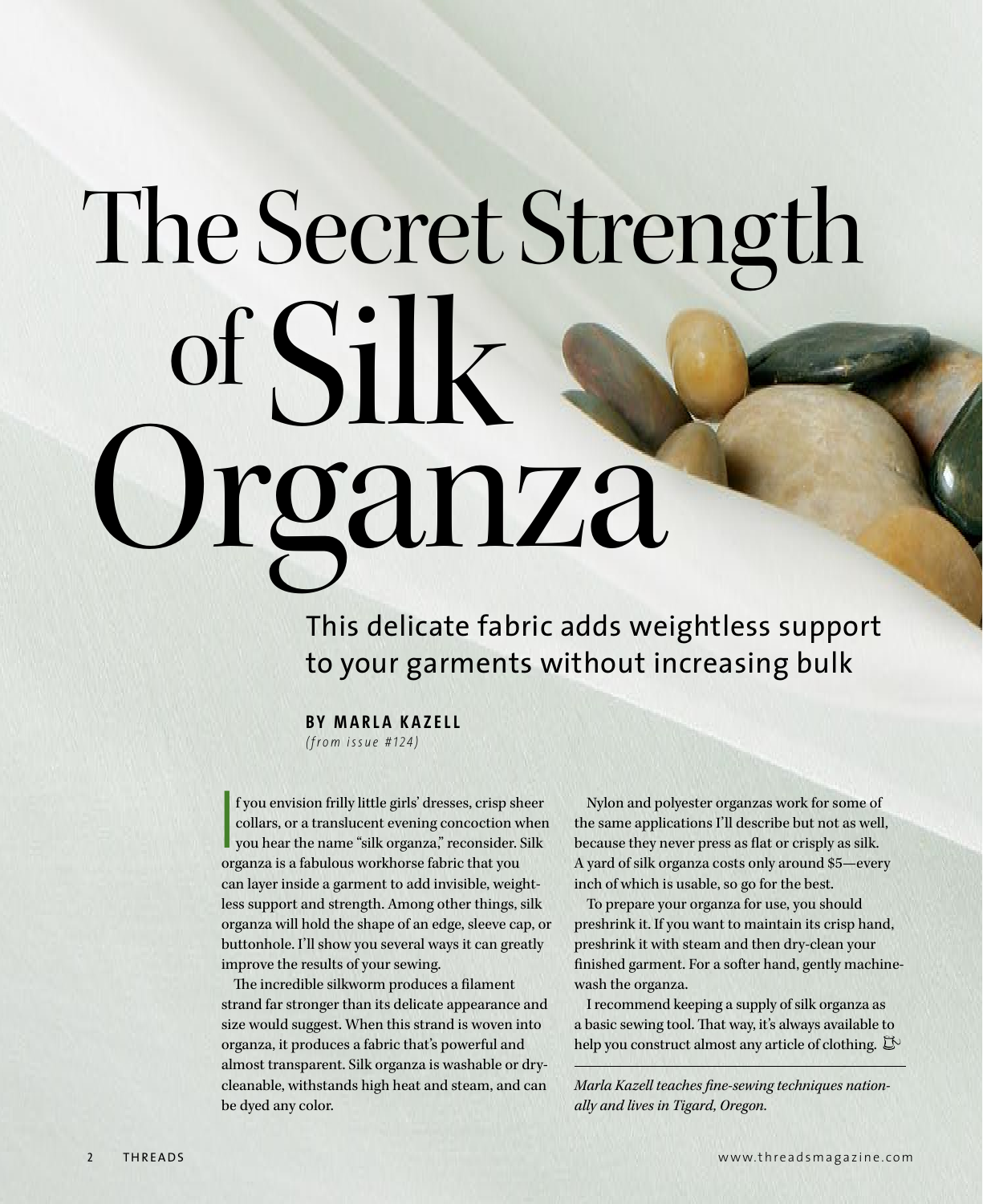#### **Create bulk-free seam or hem finishes**

**For a clean, bulk-free seam or hem finish on an unlined garment, use organza for a Hong Kong finish (see "Jacket-Facing Solutions," issue no. 123, for information on how to create a Hong Kong finish). To finish a set-in sleeve armhole made in sheer fabric, trim the armhole seam allowances down to 1⁄4 inch wide and cover them with an organza bias binding.**



#### **Make a great press cloth**

**Silk organza makes the best press cloth. It can withstand high iron temperatures and steam. It is lightweight and see-through yet protects your fabric from damage.** 

**Use it to press back narrow edges without burning your fingers. To do this, place a single layer of organza on your ironing board. Lay your fabric facedown 4 inches or more from the edge of the organza and parallel with the edges; then lay a cardstock template (file folders work perfectly) along the foldline of the edge you want to press. You can hold the cardstock in position by pinning through it into the ironing board. With one hand, fold the organza over the cardstock edge; with the other hand, press the fold.**

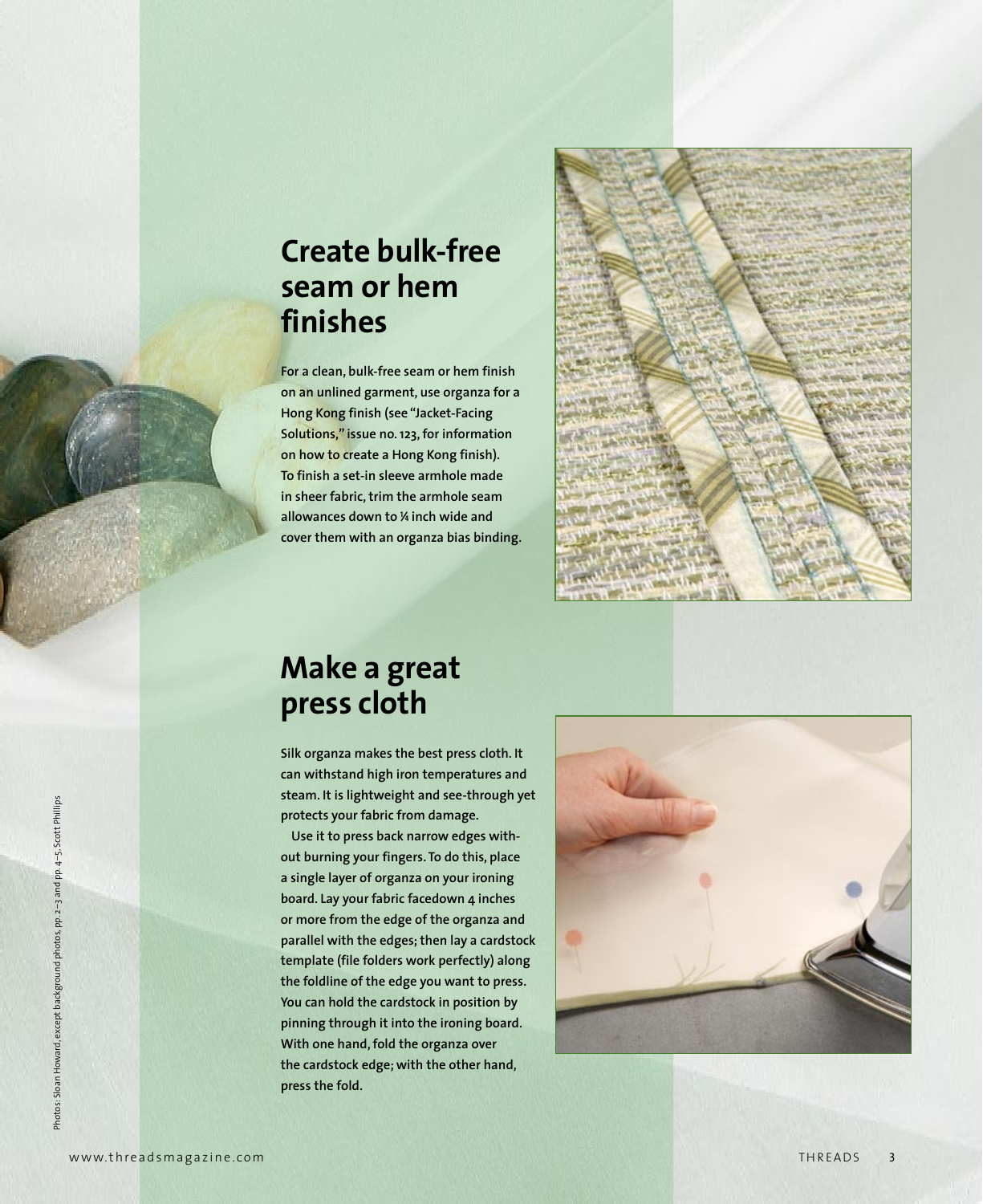#### **Use as an interfacing for hems Temporarily bind**

**Organza makes a perfect interfacing for pant, skirt, and dress hems. Position a 3- to 5-inch-wide strip of bias-cut organza between the hem allowance and garment, as shown below, to provide a cushion that prevents the hem-allowance edge from leaving a ridge on the right side of the garment.** 

**You can use silk organza as you would any other sew-in interfacing. It's lightweight but can stabilize and support a neckline, a collar, or buttonholes on a facing.** 

**As an interfacing, organza can both strengthen a facing and clean-finish its outer edge. Cut matching facing pattern pieces from the fashion fabric and organza, and pin them right sides together. Stitch along the outer edge of the facing with a <sup>1</sup> ⁄4-inch seam allowance, and press the seam allowance open. Turn the facing right side out, roll the edge of the seam slightly to the organza side, and press the edge flat. Sew the facing to the garment as usual.** 

#### **Slipstitch organza to hem foldline (1). Invisibly stitch top edge of organza to garment (2). Invisibly stitch top edge of hem allowance to organza only (3). All three rows of stitching stay in permanently.**

## **raw edges**

**When constructing a garment from fabric that ravels easily, fold organza strips around the cut edges and hand-baste them temporarily into place with a running stitch. Scrap organza works well for this technique. It keeps the seam allowances from raveling before you can stitch and finish them.** 

**You can also use this technique to temporarily hold a neckline in place and keep it from stretching before a collar, facing, or final binding is applied.** 







**1**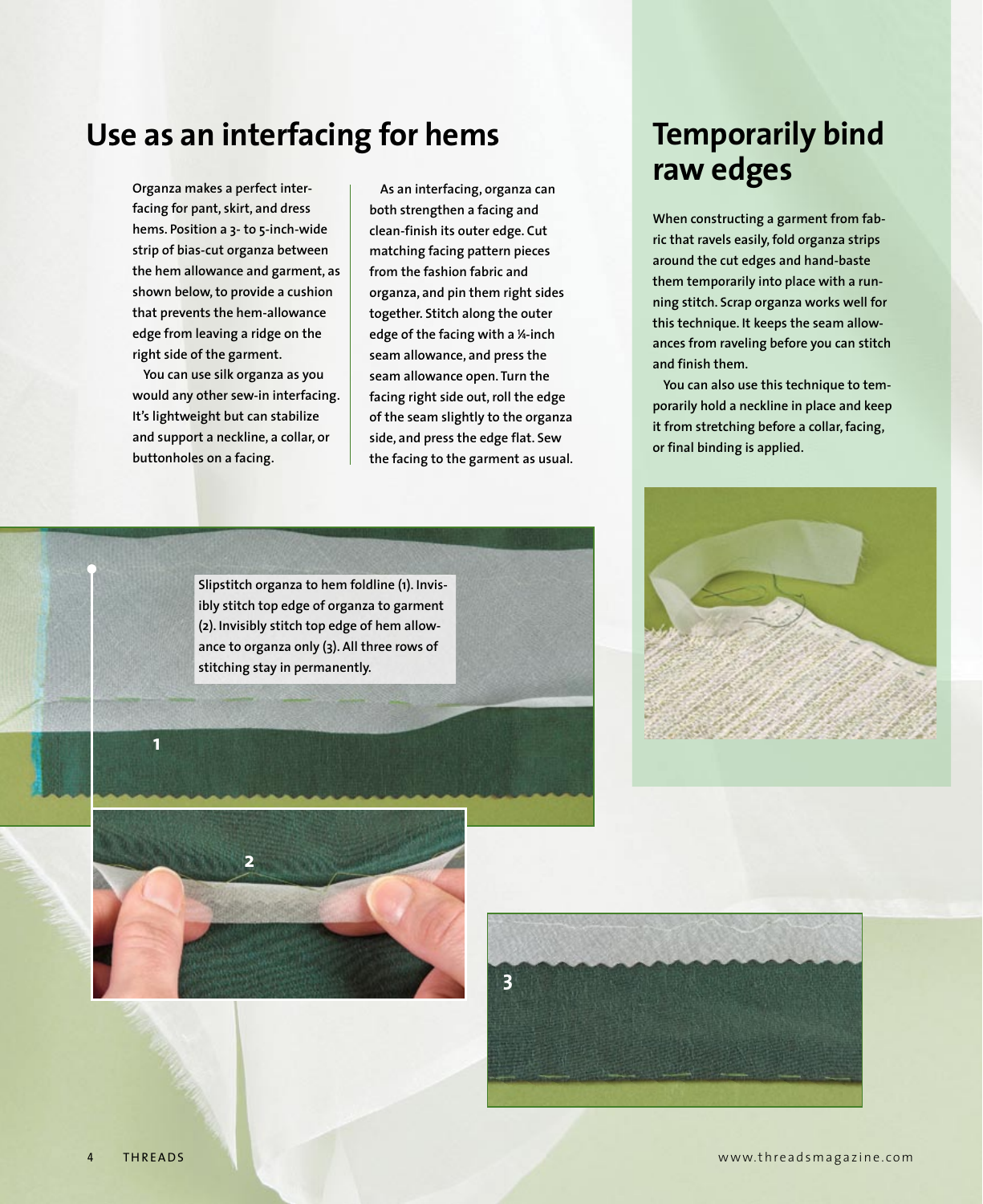#### **Add support to fabric**

**Underlining a garment with organza adds support, crispness, or slight weight to a fabric. It supports lightweight or limp fabrics for tailored styles, stabilizes loosely woven fabrics to prevent sagging or stretching, and adds opaqueness to sheer or light-colored fabrics.** 

**Underlining linen with organza helps reduce wrinkling. It allows construction details like hem stitches to be concealed from the outside of a garment, because you stitch only to the organza and not through to the fashion fabric.** 

**To underline, cut a pattern piece in organza and pin it to the wrong side of the corresponding fashion-fabric piece. Lay the double layer flat with the organza on top. Roll the** 

**seam edge toward the organza side to allow for the turn of cloth, and hand- or machine-baste <sup>1</sup> ⁄2 inch from the edge. Treat the double layer as one as you construct the garment.**







#### **Shape sleeve heads**

**Organza adds soft, springy support to a gathered or pleated sleeve cap. Using the sleeve-cap pattern as a guide, draw a straight line connecting the two notches. Fold a piece of organza on the bias, and position the fold along the line you just drew (1). Follow the sleeve-cap cutting line to cut the organza into a shape that resembles a football when unfolded.** 

**Position a single layer of the organza along the sleeve cap, and from the right side of the sleeve, stitch gathering rows through both fabric and organza (2). The other side of the football remains unattached inside the sleeve.**

**For firmer support for a gathered sleeve, use a different sleeve head. Cut a bias strip of organza 12 to 14 inches long and 5 inches wide. Fold down 2 inches, and stitch two to three rows of gathering stitches close to the fold through both layers. Pull up the gathering threads (3) until the sleeve head is the desired length—6 to 7 inches—knot the threads at each end, and machine-stitch over the gathers to secure.** 

**After sewing in the sleeve (shown detached), pin the folded head edge to the sleeve-cap seam allowance (4), following the seam. Loosely float-stitch the sleeve head to the armhole stitching line (5).** 

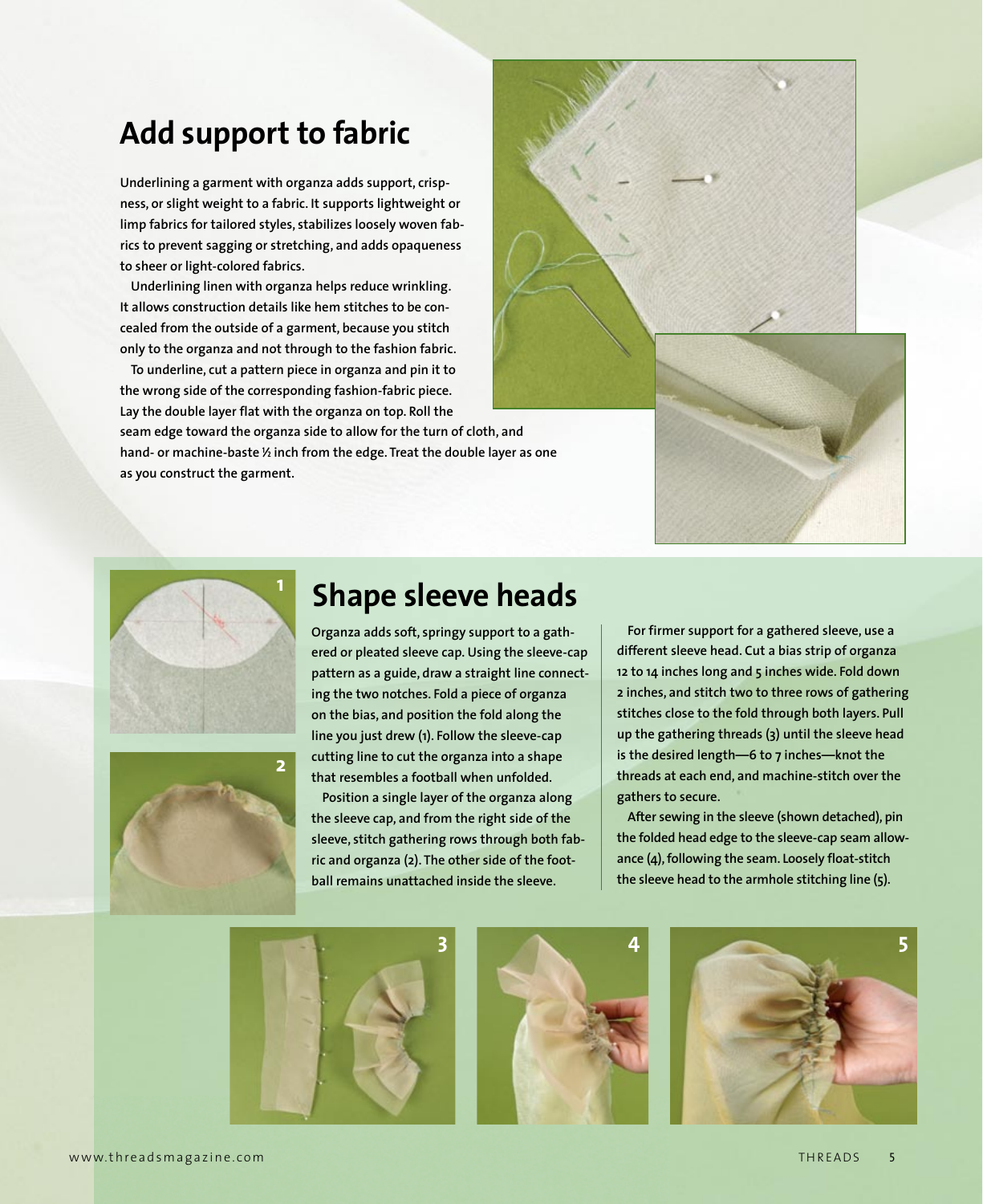#### **Provide lining for sheers**

**Use organza for lining sheer fabrics, especially prints. It adds some opaqueness but keeps the look sheer without a second layer of print showing through.** 

**A layer of organza on a shoulder yoke adds support to the garment. Enclose the yoke seams, and trim them to <sup>1</sup> ⁄4 inch.** 

**Eliminate the need for a hem finish on a sleeve by lining it to the edge with organza. Stitch the sleeve and lining right sides together at the finished hemline. Press the seam open, and trim seam allowances to <sup>1</sup> ⁄4 inch. With right sides together, sew the sleeve and lining in one continuous seam. Press the seam open, fold wrong sides together along the cuff seam, and press the hem edge.** *Wrong Right* 







#### **Secure edges and openings**

**Organza makes a delicate, shaped facing. Draw the edge shape on the organza. Position the organza on the right side of the fabric, and stitch over the drawn lines with a short stitch length. Trim close to the stitching through both layers; clip into the corners and around curves, and turn the organza to the wrong side. Roll the seam to the underside, and press the edge. This same process also works for clean, flat edges on various openings, such as bound buttonholes, design inserts, or welt pockets.**